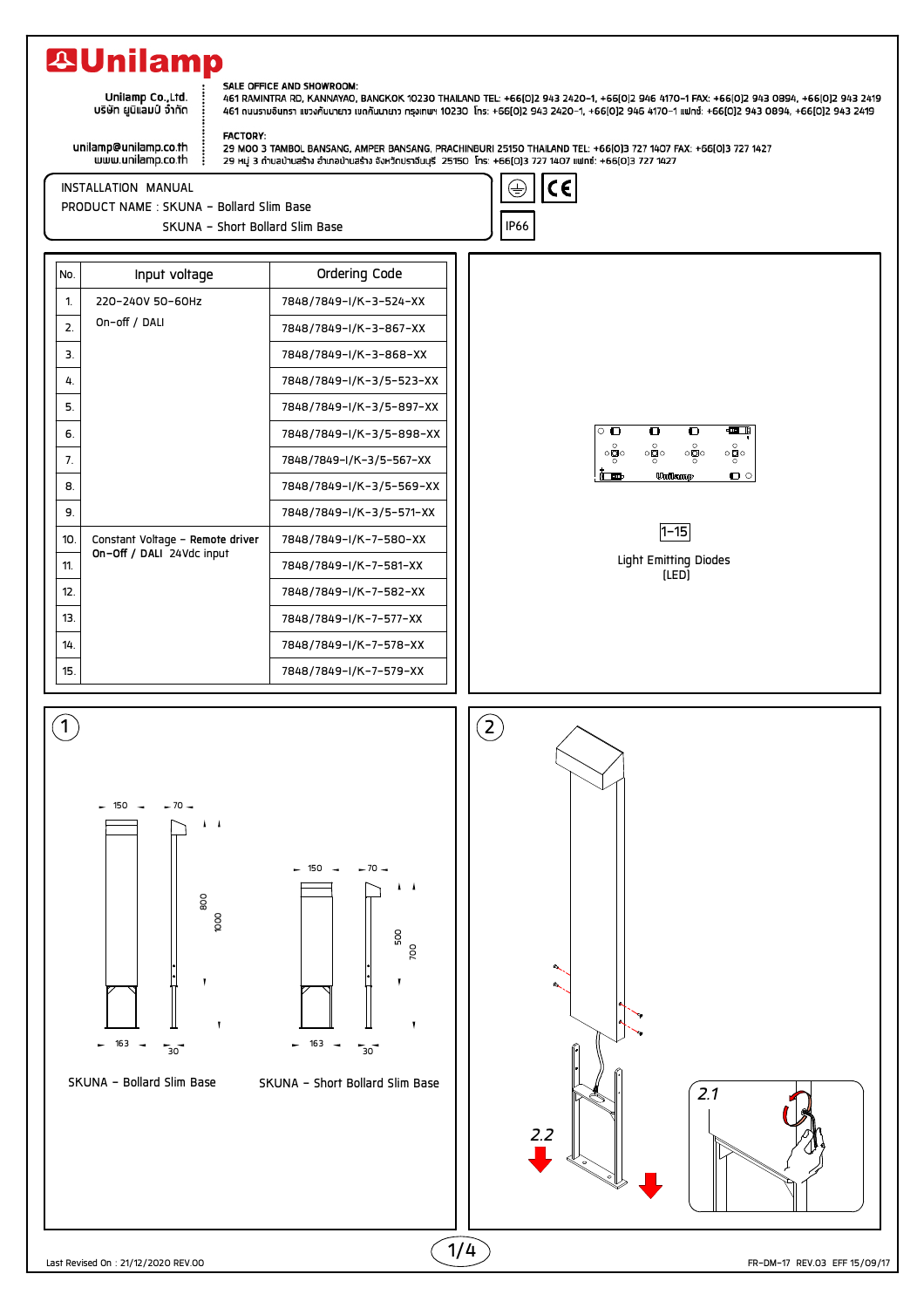

 $2/4$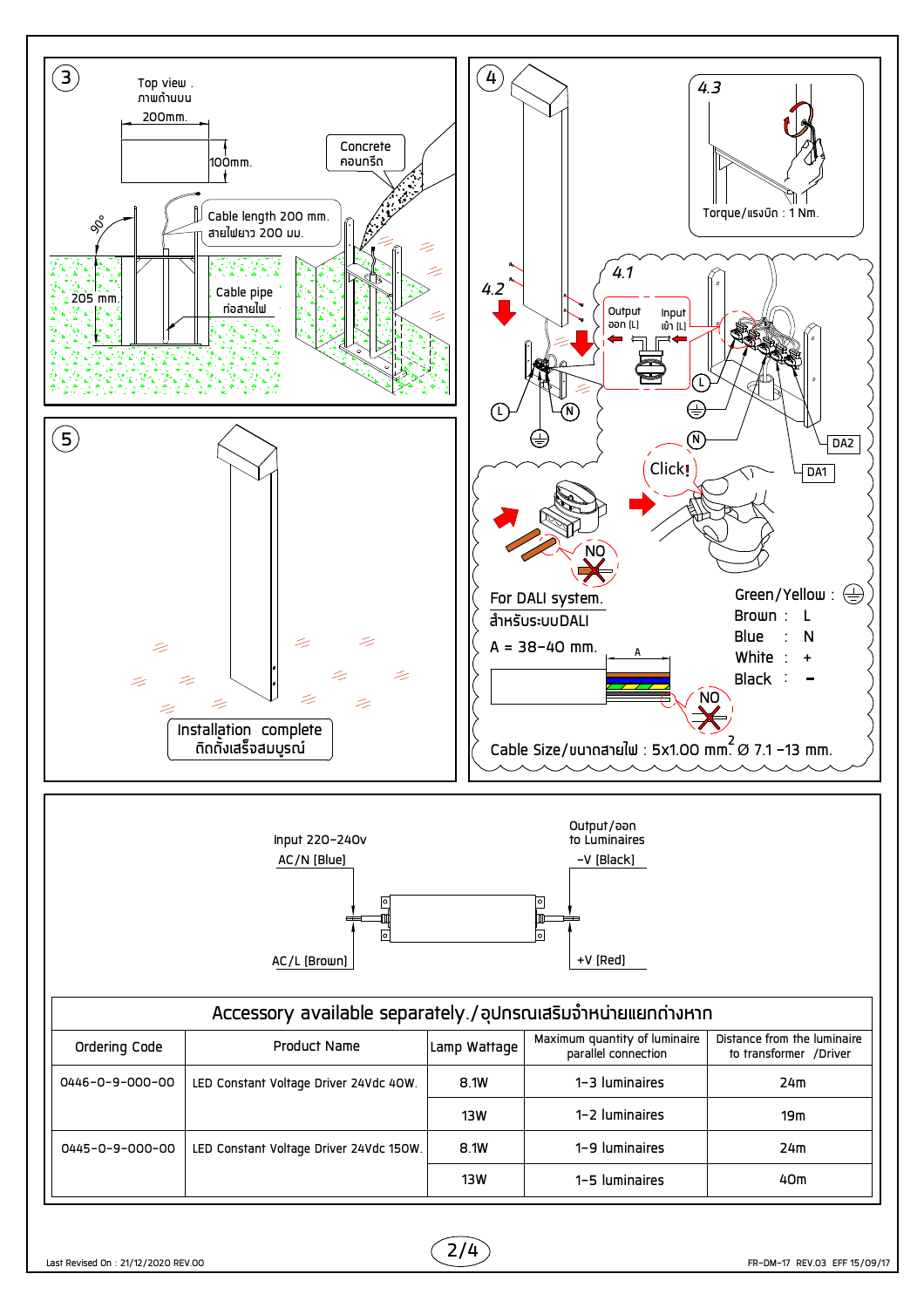